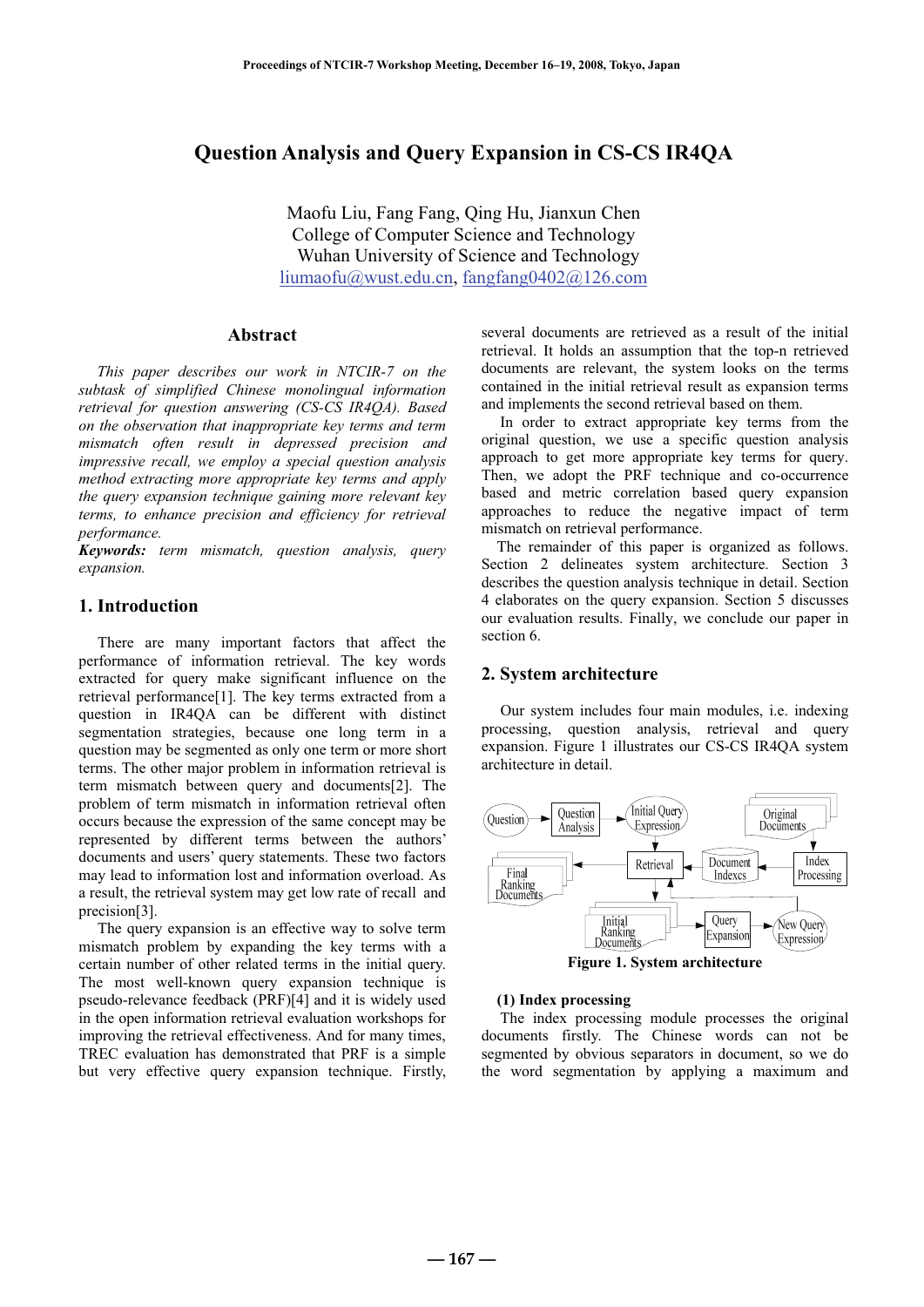reverse maximum match algorithm based on a dictionary[5]. The dictionary collects most of the common words, such as base words, person names, location, and so on. After segmentation, each word will be an index unit stored in an inverted index file to construct document indexes.

#### **(2) Question analysis**

When the user gives a question, we should make question analysis to extract key terms from the question to form the query expression for the initial retrieval.

#### **(3) Retrieval**

Our system employs the Vector Space Model (VSM) to determine the relevance between the given documents and the user query[6].

There are two retrieval phases in our system. The initial ranking documents can be gained by the initial retrieval phase using the initial query expression. After query expansion introduced in the section 4 below, the second retrieval results will be obtained using the new expanded query expression.

#### **(4) Query expansion**

When we get the initial ranking documents, the query expansion module extract terms from the top-n initial ranking documents, and then the new terms will be added to the initial query expression to construct a new one for the second retrieval phase.

### **3. Question analysis**

The purpose of question analysis is to extract key terms from the original question to make up an initial query expression for the initial retrieval.

When the user gives a question, the system will segment it into words based on the same dictionary in the index processing module. But there may be more than one choice for the question segmentation. For example, "诺贝 尔奖" can be segmented as "诺贝尔奖" only as one term or "诺贝尔+奖" as two terms. We assume that long word match can increase scores of semantic information to generate more precise result to fit in human cognition. In our experiment, we found long word match indeed help improve MAP value. In some situations, there may be no the long term in the original documents because some other short terms may express the same idea or some other long terms contain the same short terms but in a different word sequence[7]. As a result, few documents can be retrieved and a large number of documents are ignored. To solve this problem, we use the question analysis technique illustrated in Figure 2.

If some terms can be segmented as both short and long terms at the same time, we choose the longest ones as the key terms and retrieve the original documents at first. If the returned documents number  $r$  is less than  $s$ , which denotes the threshold value when use the key terms to

search the relevant documents, the key terms can be segmented into the shorter ones and retrieve the original document again. Otherwise, i.e., the *r* is not less than *s* the system will implement the query expansion processing directly. One example is shown in Figure 3.



**Figure 2. Question analysis process** 

As shown in Figure 3, when retrieving with the long terms selected above, the number of returned document is lest than *s* (the values of s is 100 in our experiment), so we substitute the term "亚洲金融危机" with "亚洲+金融危 机" and retrieve again.

| Query:列举亚洲金融危机对经济的影响。                             |
|---------------------------------------------------|
| (List the impact of the Asian financial crisis on |
| the economy.)                                     |
| Segmentation:                                     |
| 列举,亚洲金融危机(亚洲,金融危机(金融,危                            |
| 机)),对,经济,的,影响.                                    |
| Long term selection:亚洲金融危机,                       |
| 经济,影响                                             |

#### **Figure 3. Example of question analysis**

## **4. Query expansion**

In order to expand the query exactly, we should focus on extracted terms associated with the initial query terms. In this paper, we use two approaches to obtain these related terms.

## **4.1. Co-Occurrence based query expansion approach (CO)**

This approach is derived from the same idea as LCA (Local context analysis)[8]. The co-occurrence means some words appear together in a "window", and the "window" is defined as a document unit in our system. We try to seek the co-occurrence of key term *q* in the query and word *w* in the top *n* (*n* is assigned to 50 in our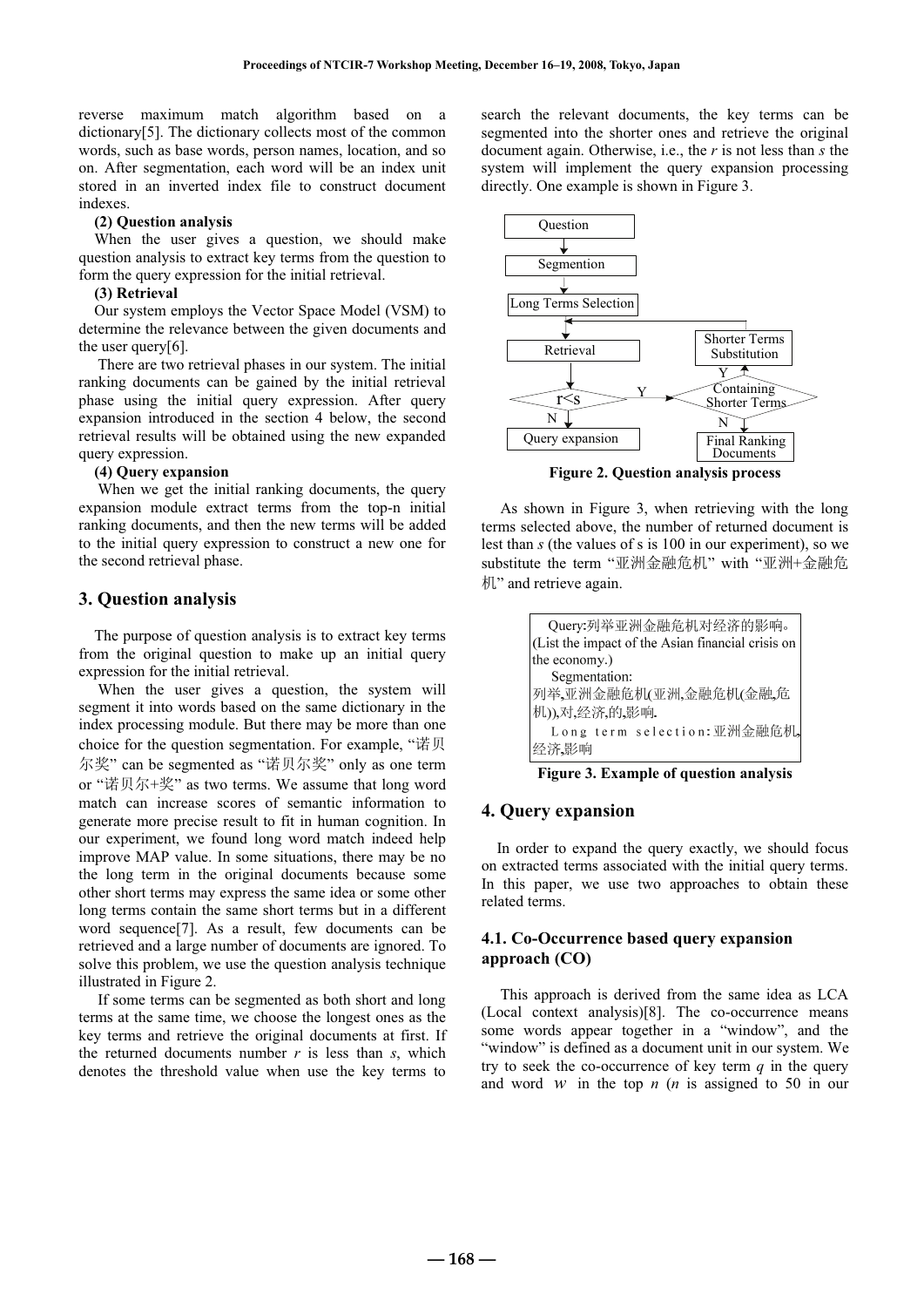experiment) documents from the initial retrieval. The co-occurrence degree of query term and word from each document *d* of the top *n* documents, called *cohd* , is calculated by the following equations[9].

$$
cohd(w, q | d) = \prod_{q \in Q} (cood(w, q | S) + 1.0)
$$
 (1)

$$
\begin{aligned} \frac{\text{cool}(w, q \mid S)}{\sum_{d \in S} \log(f(w \mid d) + 1.0) \times \log(f(q \mid d) + 1.0)} \\ &= \frac{\sum_{d \in S} \log(f(w \mid d) + 1.0) \times \log(f(q \mid d) + 1.0)}{n} \end{aligned} \tag{2}
$$

Where  $S$  is the top-n documents set,  $Q$  is the query terms set,  $tf(w|d)$  and  $tf(q|d)$  denote the frequency of *w* and *q* in *d* respectively.

Some words may have high frequency but low distinction, we use the inverse document frequency logarithm to discriminate them and modify the equation as follows.

$$
f(w,Q | C, S) = \sum_{q \in Q} idf(q | C) idf(w | C) \log(cood(w,q | S) + 1.0)
$$
 (3)

Where *C* indicates all of the documents set in the initial retrieval.

The system uses equation (3) to calculate the co-occurrence degree for each word and chooses the top *m* words as expanded terms.

## **4.2. Metric Correlation based query expansion approach (MC)**

In this approach, we extract words for expansion based on the idea of metric correlation[10]. We define the distance between two terms as  $r(t_{u}, t_{v})$ , if  $t_{u}$  and  $t_{v}$ are in the same document. We also employ equation (3) to calculate the scores of words, and the only difference is the equation of  $\operatorname{cood}(w, q \mid S)$ , defined as follows.

$$
cod(w, q \mid S) = \frac{\sum_{d \in S} \sum_{w \in d} \sum_{q \in d} \frac{1}{r(q, w)}}{n}
$$
(4)

Where  $r(q, w)$  is the position distance between q and  $w$  in  $d$ .

#### **4.3. Weight of the expanded terms**

When the terms for expansion are extracted, they are added to the initial query.

Obviously, different expanded terms have different significance, so different weight should be assigned to them. A common way is applying the Rocchio equation[11] directly to compute the weight  $w(q | Q_{new})$  of each term in the new query  $Q_{new}$ . In the system, we modify this equation, because we consider the score for the expanded term evaluated by the equation (3) also indicates the importance of the terms. Then the equation is defined as follows.

$$
w(q \,|\, Q_{new})
$$

$$
= p \cdot w(q \mid Q) + k \cdot \arg(bost) \cdot \frac{score(q)}{MaxScore} w(q \mid d) \qquad (5)
$$

Where  $w(q | Q)$  is the weight of key term q in the original query Q,  $w(q|d)$  is the weight of q in document  $d$ ,  $n$  is the number of top selected documents, and *p* and *k* are experimentally determined positive constants. *boost* is one factor as a multiplier besides the factors *tf* and *idf* to compute the weight of the query key term in the initial query, and the  $avg(bost)$  is the average value of them. The  $score(q)$  indicates the score value computed by equation (3) for each expanded key term *q* and *MaxScore* is the maximum of them.

In our experiment, *p* is assigned to 1.0, *k* is set 0.9 and 0.95 when apply co-occurrence and metric correlation based query expansion approaches respectively.

## **5. Experiments**

We submitted five formal run files to NTCIR-7 and the official evaluation results of performance based on the pseudo-qrels and real-qrels[12] are listed in Table 1.

In Table 1, "Run" indicates the name of the run file we submitted which the prefix "NLPAI-CS-CS-" is omitted. The suffix "T" indicates the question title and "DN" is the description and the narrative of the question. The "Analysis File" means the question analysis files offered by other participators. "QE" indicates the query expansion approach. "PQ" and "RQ" denote the performance based on the pseudo-qrels and real-qrels respectively.

| Run     | <b>Analysis File</b> | QE | <b>Mean AP</b> |           | Mean O |           | Mean nDCG |           |
|---------|----------------------|----|----------------|-----------|--------|-----------|-----------|-----------|
|         |                      |    | PO             | <b>RO</b> | PО     | <b>RO</b> | PО        | <b>RO</b> |
| $01-T$  | No                   | МC | 0.2801         | 0.1198    | 0.2967 | 0.1099    | 0.4186    | 0.2383    |
| $02-T$  | No                   | CO | 0.2615         | 0.1379    | 0.3349 | 0.1227    | 0.4743    | 0.2536    |
| $03-T$  | CMUJAV-CS-CS-01-T    | CO | 0.3010         | 0.1170    | 0.3010 | 0.1074    | 0.4395    | 0.2297    |
| $04-T$  | $A$ path-CS-CS-01-T  | МC | 0.2711         | 0.1117    | 0.2801 | 0.1014    | 0.4048    | 0.2204    |
| $05-DN$ | CSWHU-CS-CS-03-DN    | CO | 0.3261         | 0.1302    | 0.3261 | 0.1211    | 0.4613    | 0.2493    |

**Table1. Formal run experiment official results**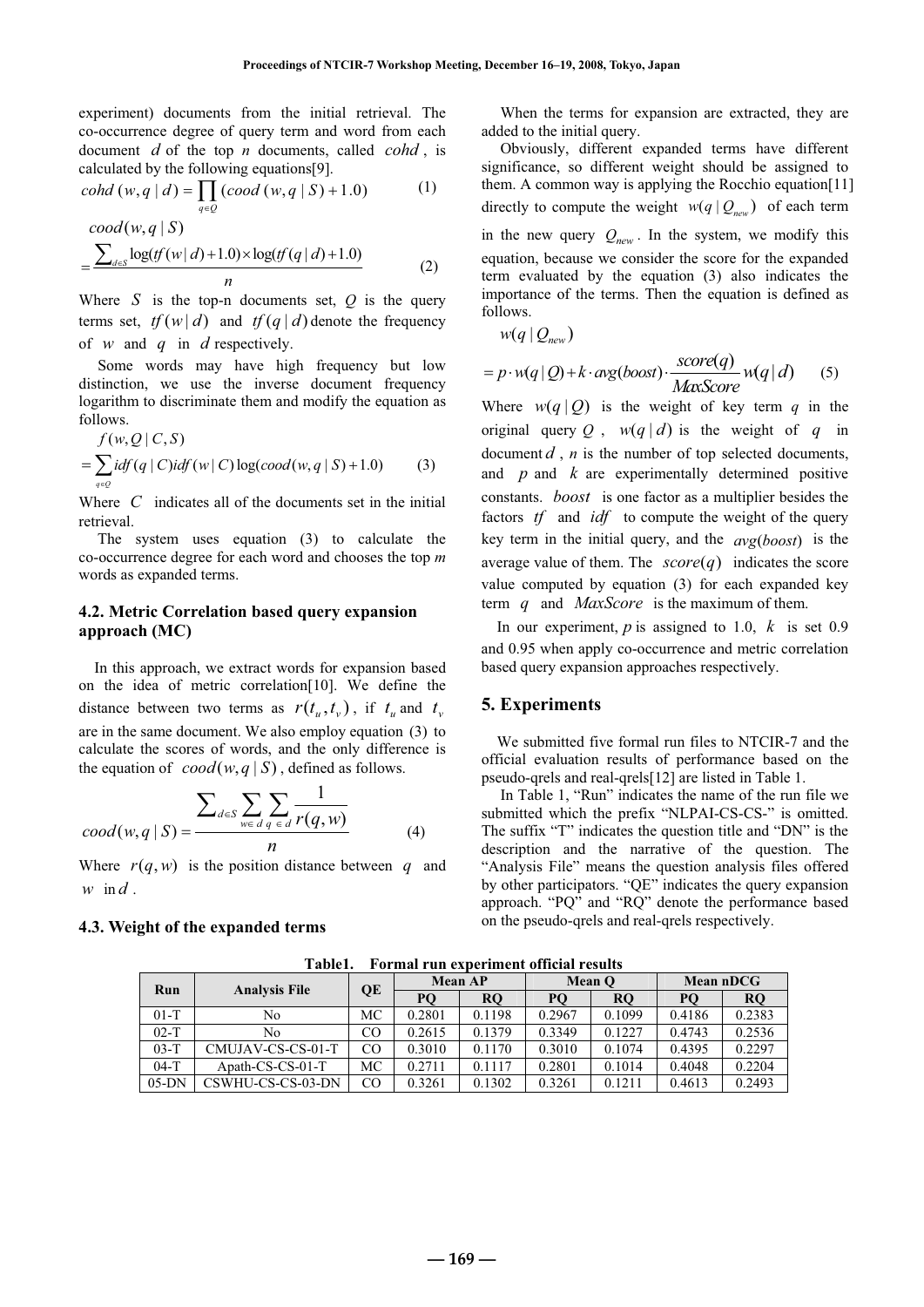Comparing with other groups, our system does not achieve a good official result. We think the main reason is that we only submitted 10 documents for each question in the final retrieval result. But if we present more result documents, e.g. 1000 document IDs as the limit for each question, and evaluate the results with the IR evaluation package offered by NTCIR, the additional experiment results are better and they are listed in Table 2.

| Run      | <b>Mean AP</b> | <b>Mean O</b> | nDCG   |
|----------|----------------|---------------|--------|
| $01 - T$ | 0.4316         | 0.4510        | 0.6763 |
| $02 - T$ | 0.4682         | 0.4879        | 0.7051 |
| $03 - T$ | 0.4412         | 0.4452        | 0.6031 |
| $04-T$   | 0.4241         | 0.4298        | 0.6139 |
| $05-DN$  | 0.4720         | 0.4825        | 0.6724 |

**Table 2. Additional experiment results** 

In Table 2, the run files are same as the ones in Table 1, with the same question analysis files and query expansion approaches. When we pop at most 1000 document IDs for each question, the results are much better than the results in Table 1 which contain up to 10 document IDs.

We test the results which contain document IDs from 100 to 1000 maximally, we find that although the run files combining different question analysis file and query expansion approach, all of them get the same trend that the more documents IDs, the better result. Figure 4 shows the results of the run file 02-T using our own question analysis method and the CO query expansion approach.



**Figure 4. Results with different maximal document IDs** 

In Figure 4, X-axis denotes the document IDs limit number and "100" means the maximal document IDs is 100 for each question. Y-axis shows the values of the evaluation results.

From Figure 4, we can drive the conclusion that the experiment results based on the real-qrels are closely relative with the number of the retrieval result document for each question.

As the run file 03-T, 04-Tand 05-DN in Table 1 and 2, we use the question analysis files of other NTCIR groups, they are CSWHU, Apath and CMUJAV respectively. The Figure 5 below shows the detailed information of the key terms for the question topic "ACLIA1-CS-T384".

| <b>CSWHU-CS-CS-01-T:</b>                             |
|------------------------------------------------------|
| <keyterms></keyterms>                                |
| <keyterm score="1.0">宇宙大爆炸</keyterm>                 |
| <keyterm score="0.3">理论</keyterm>                    |
| $<$ /KEYTERMS>                                       |
| Apath-CS-CS-01-T:                                    |
| $<$ KEYTERMS>                                        |
| <keyterm score="1.0"> 字 宙 大 爆 炸 理 论</keyterm>        |
| $<$ /KEYTERM>                                        |
| $<$ /KEYTERMS>                                       |
| <b>CMUJAV-CS-CS-01-T:</b>                            |
| <keyterms></keyterms>                                |
| <keyterm score="1.0">宇宙</keyterm>                    |
| <keyterm score="1.0">大</keyterm>                     |
| <keyterm score="1.0">爆炸</keyterm>                    |
| <keyterm score="1.0">理论</keyterm>                    |
| <keyterm score="1.0"> 宇 宙 大<br/>爆炸<br/>理 论</keyterm> |
| $\langle$ KEYTERM>                                   |
| <keyterm score="1.0"> 字 宙 大 爆 炸 理 论</keyterm>        |
| $<$ /KEYTERM>                                        |
| <keyterm score="1.0"> 宇 宙<br/>大<br/>爆 炸</keyterm>    |
| $<$ /KEYTERM>                                        |
| <keyterm score="1.0">宇宙大爆炸</keyterm>                 |
| $\langle$ KEYTERMS>                                  |
|                                                      |

**Figure 5. Key terms in question analysis files** 

From Figure 5, we simply gain the key term from the XML tag <KEYTERM> and assign the value of its attribute "SCORE" to the boost value. For example, "宇宙 大爆炸" and "理论" are the key terms of the question topic "ACLIA1-CS-T384" in the CSWHU question analysis file and their boost values are "1.0" and "0.3" respectively. We can find that there is a little difference in CMUJAV comparing to CSWHU and Apath. Since "宇宙 大 爆炸 理论" and "宇宙 大 爆炸" are simple composition of four and three key terms appeared above lines and separated by space, then we omit the these KEYTERM lines. The evaluation results with the CO query expansion approach and 300 maximal result document IDs are listed in Table 3.

**Table 3. Topic ACLIA1-CS-T384 analysis** 

| TWOICE, TODICITOLITTI CO TUOT MINITOR |                                          |        |        |        |  |
|---------------------------------------|------------------------------------------|--------|--------|--------|--|
| <b>Key Terms &amp; boost</b><br>Run   |                                          | AP     |        | nDCG   |  |
| <b>CSWHU</b>                          | {(宇宙大爆炸:1.0),<br>(理论:0.3)}               | 0.7720 | 0.8342 | 0.9387 |  |
| Apath                                 | {(宇宙大爆炸理论:1.0)                           | 0.3987 | 0.3987 | 0.5908 |  |
| <b>CMU</b>                            | {(宇宙:1.0),(大:1.0),<br>(爆炸:1.0),(理论:1.0)} | 0.4044 | 0.4044 | 0.5931 |  |
| <b>NLPAI</b>                          | {(宇宙大爆炸:1.0)<br>(理论:1.0)}                | 0.4079 | 0.4981 | 0.7847 |  |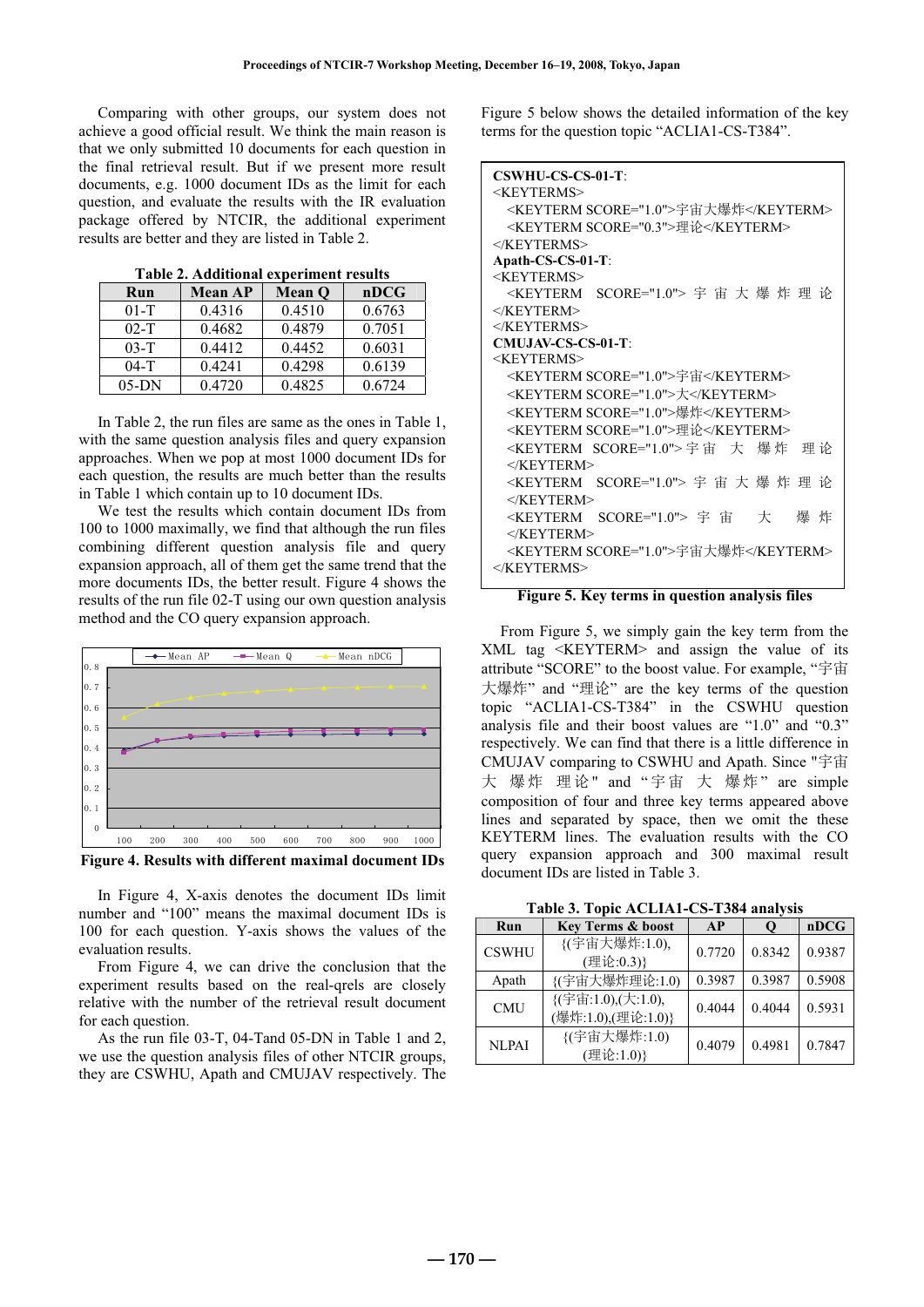From Table 3, we find that the results of CSWHU are obviously better than ours even though having the same key terms, i.e. "宇宙大爆炸" and "理论", but the different boost values. If we assign the boost values of "宇宙大爆 炸" and "理论" to 1.0 and 0.3 respectively, the retrieval system will emphasize on the information "宇宙大爆炸".

Here we consider about the whole performance of the five run files in Table 1 and 2.As shown in the two tables, 02-T gains the best results, and 05-DN the second. In fact, there are only a few numbers of queries which cover different key terms extracted for the 02-T and 05-DN run files. So we mainly consider the effect of boost value set for the key terms. As mentioned in the above paragraph, different boost value set for key terms can make contribute to the retrieval performance. But we must regulate the boost value rationally, otherwise, it will fail.

The following Table 4 is another example about question topic ACLIA1-CS-T385 with the question title "列出与北京大学百年校庆相关的大事".

**Table 4. Topic ACLIA1-CS-T385 analysis** 

| Run          | <b>Key Terms &amp; boost</b> | <b>AP</b> |        | nDCG   |
|--------------|------------------------------|-----------|--------|--------|
| <b>CSWHU</b> | {(北京大学:1.0),                 |           |        |        |
|              | (百年:1.0),                    | 0.0437    | 0.0475 | 0.2228 |
|              | (校庆0.3), (大事.0.3)            |           |        |        |
|              | {(北京大学:1.0),                 |           |        |        |
| <b>NLPAI</b> | $($ 百年:1.0),                 | 0.4283    | 0.4226 | 0.6642 |
|              | (校庆1.0), (大事:1.0)}           |           |        |        |

Obviously, the key term "校庆" is important for the topic ACLIA1-CS-T385. In Table 4, if we set the boost value 0.3 for it which is much lower than the value 1.0 set for the key term"北京大学" and "百年", the retrieval system will mainly search the information "北京大学" and "百年", and "校庆" will be ignored. Consequentially, the result will become even worse than the same boost value 1.0 set for all of the key terms.

By the comparative experiment, we can draw the conclusion that if the key terms are set proper scores for the boost values, it will improve the retrieval performance. Otherwise, it will decrease the performance. So the unreasonable boost value setting for the key terms is also one of the causes why the run file "05-DN" gets worse results than "02-T".

Reviewing the Table 1 and 2, the result of "04-T" is the worst one. In fact, the scores of the key terms are also set as the same value 1.0, but almost all of its terms are longer ones, such as "世界各地", "宇宙大爆炸理论", and so on. Through our question analysis, we find these long terms are not applicable and re-segment them into shorter ones "世界+各地" and "宇宙大爆炸+理论" respectively. Then we can get a better retrieval performance. This indicates that our question analysis approach is really effective

when long terms are not appropriate key terms for retrieval. We can also find that the co-occurrence based query expansion approach works better than the metric correlation in our system.

### **6. Conclusions**

In order to solve the problems of inappropriate key terms exacted from the initial question and term mismatch, we presents a question analysis approach to exact appropriate key terms and apply query expansion technique to get more useful key terms for the query. We also combine these techniques with the word-unit based index files and VSM information retrieval model to check their effectiveness. By experiments, we find that these techniques can reduce the impact of the term mismatch and enhance the retrieval performance.

Through comparative experiments, we demonstrate that the evaluation results are apparently increased if we give more query result relevant documents. We also find that if the key terms are set proper scores for the boost values, the retrieval performance will be significantly improved.

## **Acknowledgments**

The work in this paper was supported partially by a Special Research Grant from Wuhan University of Science and Technology (No. 50003301) and partially by Research Grant from Hubei Provincial Department of Education (No. 500064).

#### **References**

[1] Pante P. and Lin D. A statistical corpus-based term extractor. Proceedings of AI 2001[C]. Ottawa, Canada, Springer-Verlag, 2001, 36-46.

[2] Salton G. and McGill M. An Introduction to Modern Information Retrieval, New York, NY: McGraw-Hill. 1983.

[3] Rijsbergen van. A new theoretical framework for information retrieval[C]. In Proceedings of 1986 ACM Confefence on Research and Deve1opment in Information Retrieval, 1986,  $194 - 200$ 

[4] Buckley. C, and Salton. G, J. Allan. Automatic retrieval with locality information using Smart. Proceedings of TREC 1, 1992, 59-72.

[5] Miao Douqian and Wei Zhihua. The principle and application of Chinese text information process. Tsinghua University Press, 2007, 22-23.

[6] Ricardo B.-Y., Berthier R.-N., et al. Modern Information Retrieval. China Machine Press[C] 2006, 20-24.

[7] Ekmekcio F. Effectiveness of query expansion in ranked-output document retrieval systems. Journal of Information Service, 1992, 18(2):139-147.

[8] Xu J. X. and Croft W. B. Improving the Effectiveness of Information Retrieval with Local Context Analysis[J].ACM Transactions on Information Systems, 2000, 18(1):79-112.